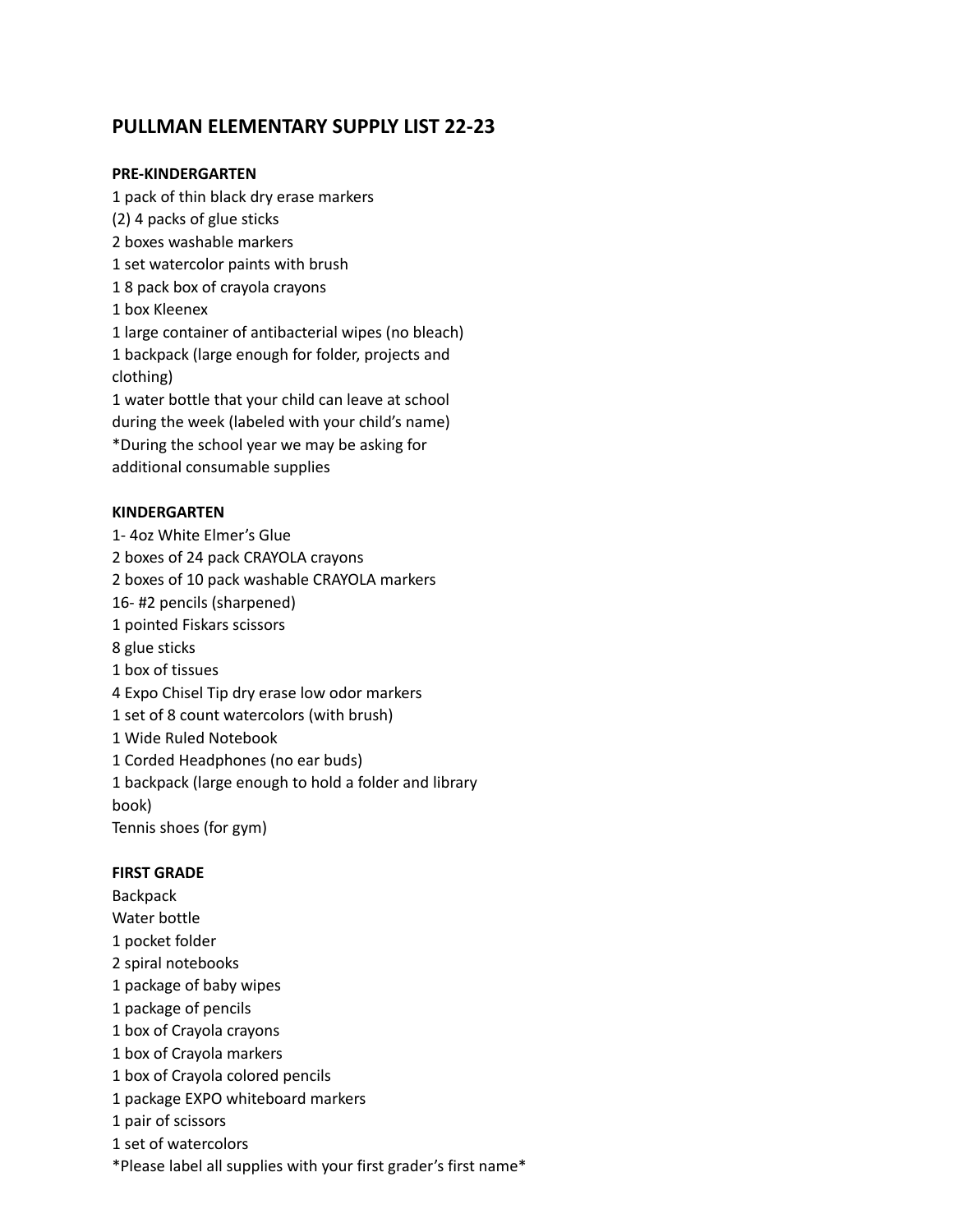#### **SECOND GRADE**

Backpack (large enough to hold a folder & library books) Tennis shoes for gym (If you wear tennis shoes daily you do not need another pair) Spill proof water bottle (labeled with name) Headphones (no earbuds please) box of Crayola crayons box of Crayola colored pencils box of thin Crayola markers box of thick Crayola markers pack thin black Expo whiteboard markers packs of #2 Pencils (sharpened if possible) Folders (red, blue, green, other) green notebook 1 scissors packs Wide Ruled loose leaf paper canvas pencil pouch Glue sticks ruler w/ inch and cm sides set of watercolors school box -Girls = 1 package of antibacterial wipes (no bleach)

-Boys = Large box of Kleenex

#### **THIRD GRADE**

3 spiral notebooks (wide ruled) Pencils (12+) Erasers Colored pencils Crayons Watercolor set Thick and thin markers Scissors- medium to large size Highlighters (1-2) 1 deck of cards Pencil box Expo markers (2+) Glue sticks (5+) Backpack (large enough to hold a binder & a library book) Tennis shoes for gym (If you wear tennis shoes daily you do not need another pair) Spill Proof Water bottle (labeled with name) - optional Headphones We would appreciate a donation of either ziplock bags, Kleenex, or Clorox Wipes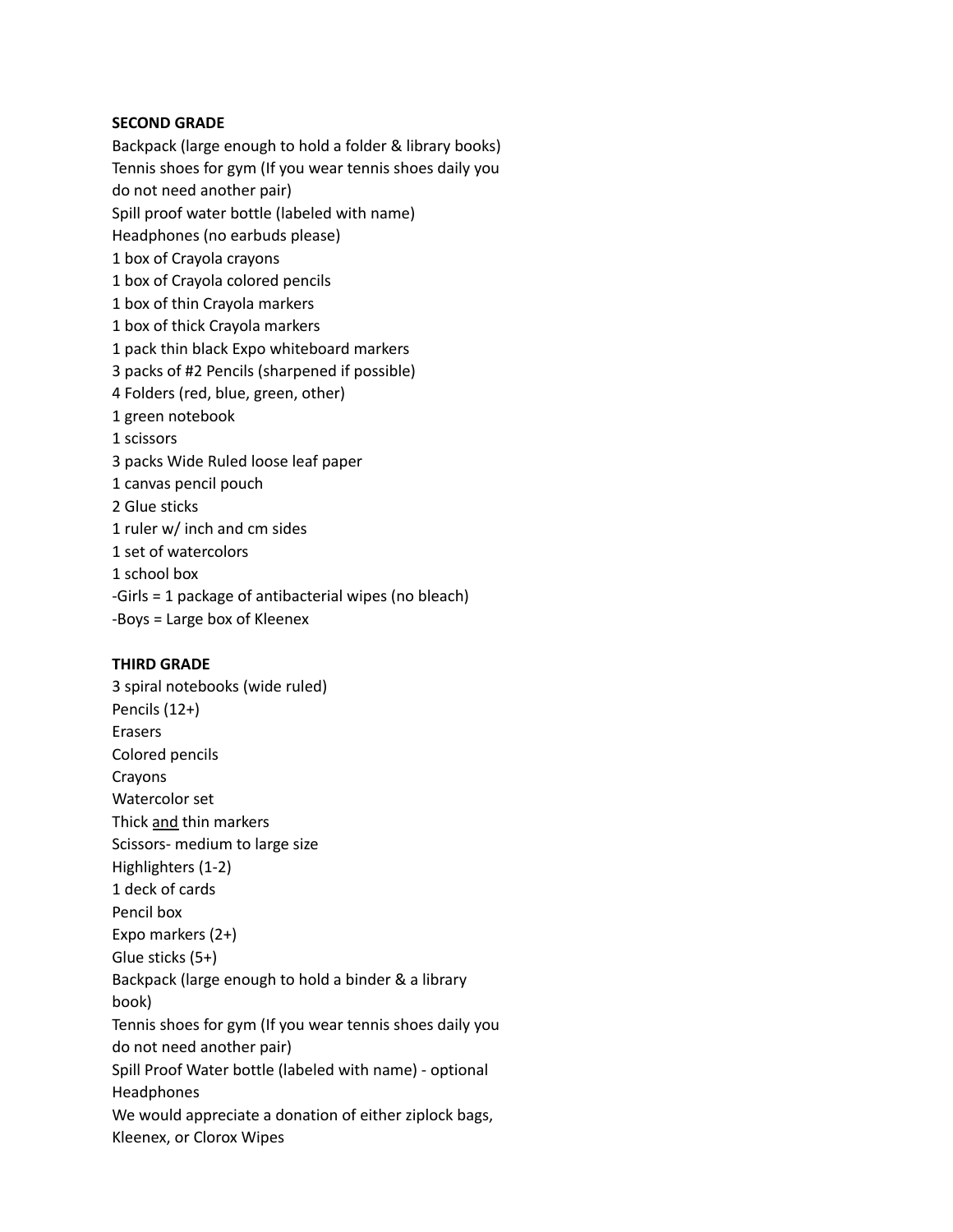# **PULLMAN ELEMENTARY SUPPLY LIST 22-23**

### **FOURTH GRADE**

Backpack (large enough to hold a binder & a library book) Headphones –no earbuds (will stay at school) 1 box of Kleenex 1 container of antibacterial wipes ziplocs (Quart or Gallon size) Tennis shoes for gym – If you wear tennis shoes daily you do not need another pair 8 Notebooks (2 Red, 2 Green, 2 Blue, 2 Yellow) Coloring Pencils Markers (large OR small) Crayons Watercolor paints Pencils (regular or mechanical) Pencil sharpener 1 Black Permanent Sharpie (this is for writing your name on folders, ziplocs) 2 black erasable pens (this is so uploads to SEESAW are easier to read) 2 Glue Sticks 2 highlighters (1 yellow and the other one can be blue, green, or pink) Expo markers 1 pack of index cards (3 x 5) Erasers **Scissors** Spill Proof Water Bottle with your name on it

#### **FIFTH GRADE**

2- highlighters (any color) 1- composition notebook (wide ruled) 1- package of filler paper (wide ruled) 2- Expo markers 4- notebooks (1 blue, 1 red, 1 green, 1 yellow) 1- package index cards 1- 12 count box of pencils 1- glue stick 1- small bottle of glue 1- pair of Scissors 1- package of crayola markers (fine tip) 1- package of crayola markers (wide tip) 1- package of colored pencils Crayons Water Color Paints Erasers